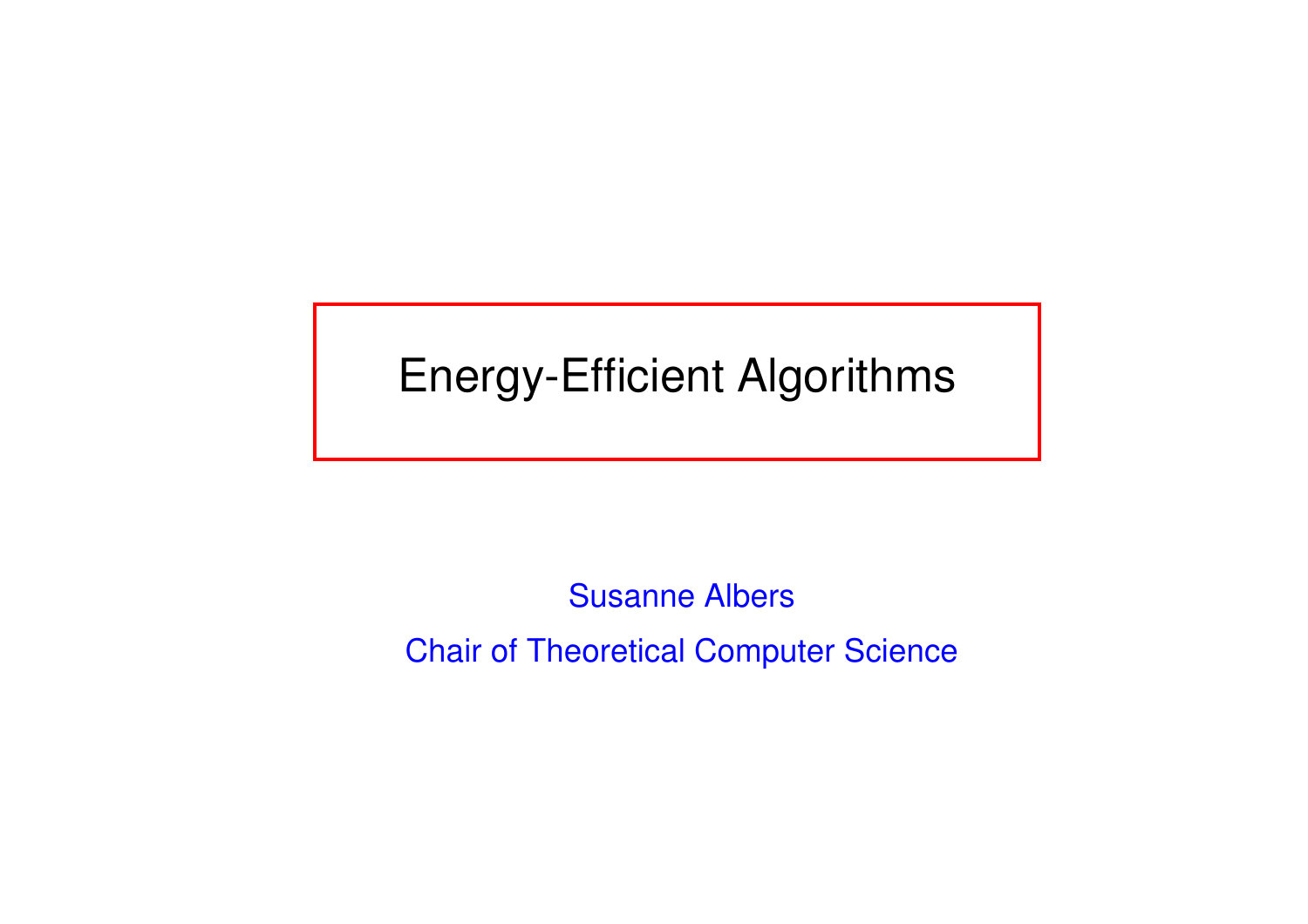

Energy is scarce and/or expensive resource.

• Limited availability: Portable, battery-operated devices; sensor networks.



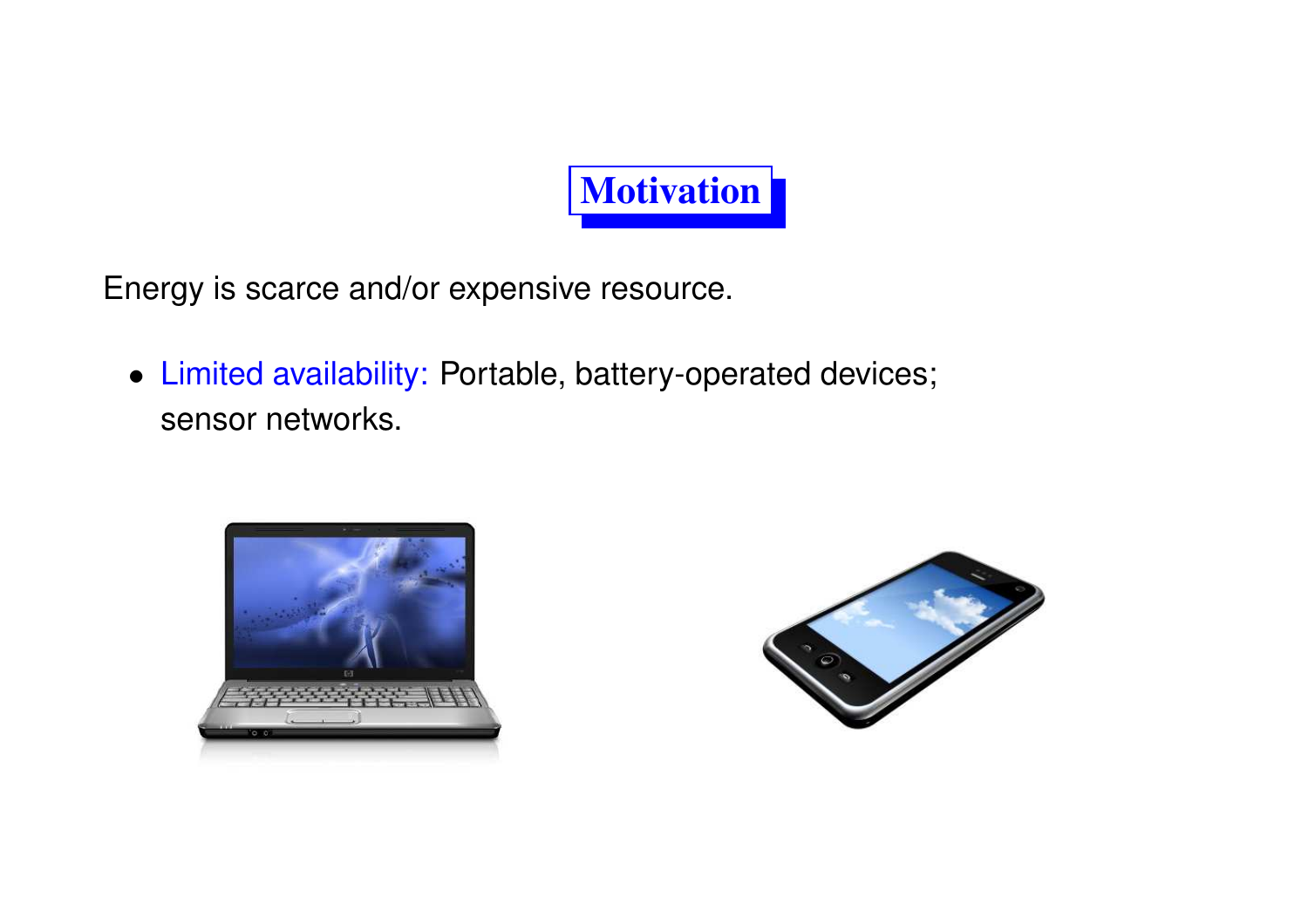## **Motivation**

• Electricity cost: substantial strain for computing and data centers Google: <sup>1</sup> billion \$ per year

"What matters most [...] at Google is not speed, but power, <mark>low powe</mark>r because data centers can consume as much electricity as<sup>a</sup> city." Eric Schmidt, *NYT* <sup>2002</sup>

Google uses enough electricity to power200.000 homes. *NYT* <sup>2011</sup>

Low-cost power major criterion where to builddata centers. Apple, Facebook, Google

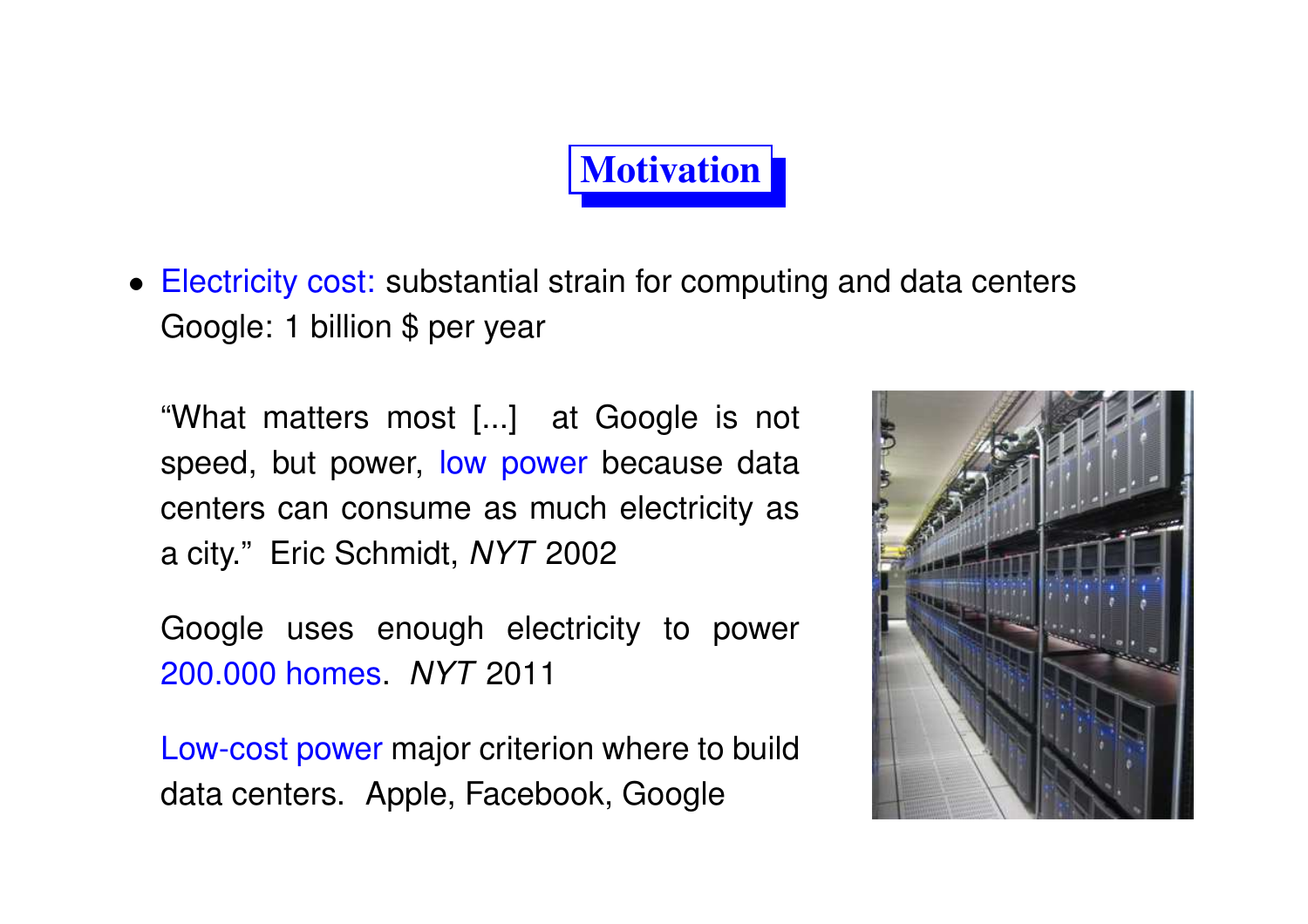

• Thermal problems: Most of the energy is converted into heat.

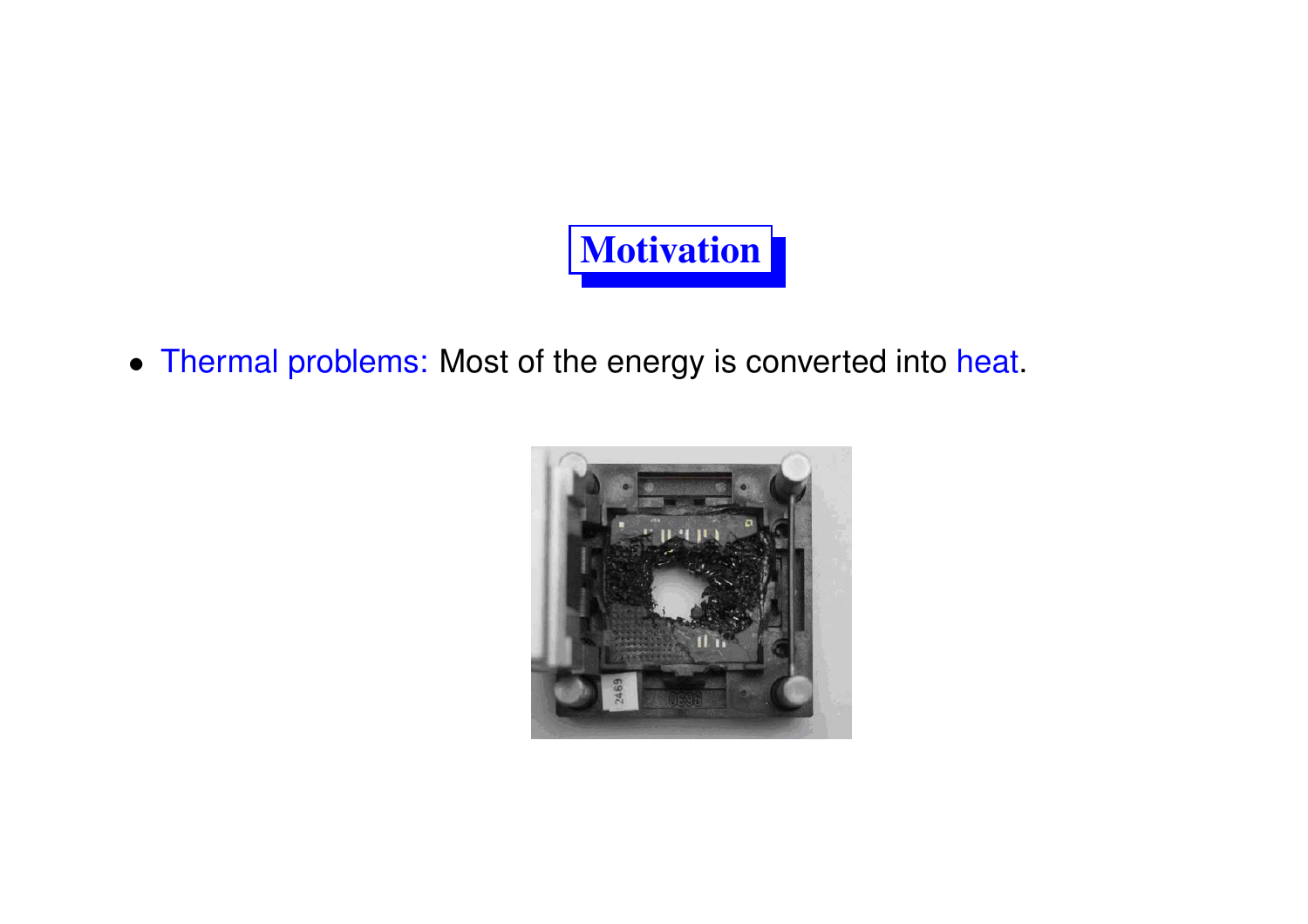

**Topics** 

- Power-down mechanisms: Transition system into sleep state when idle
- Dynamic speed scaling: Microprocessors can run at variable speedIntel XScale, Intel Speed Step, AMD PowerNow
- Networks: Optimize transmission energy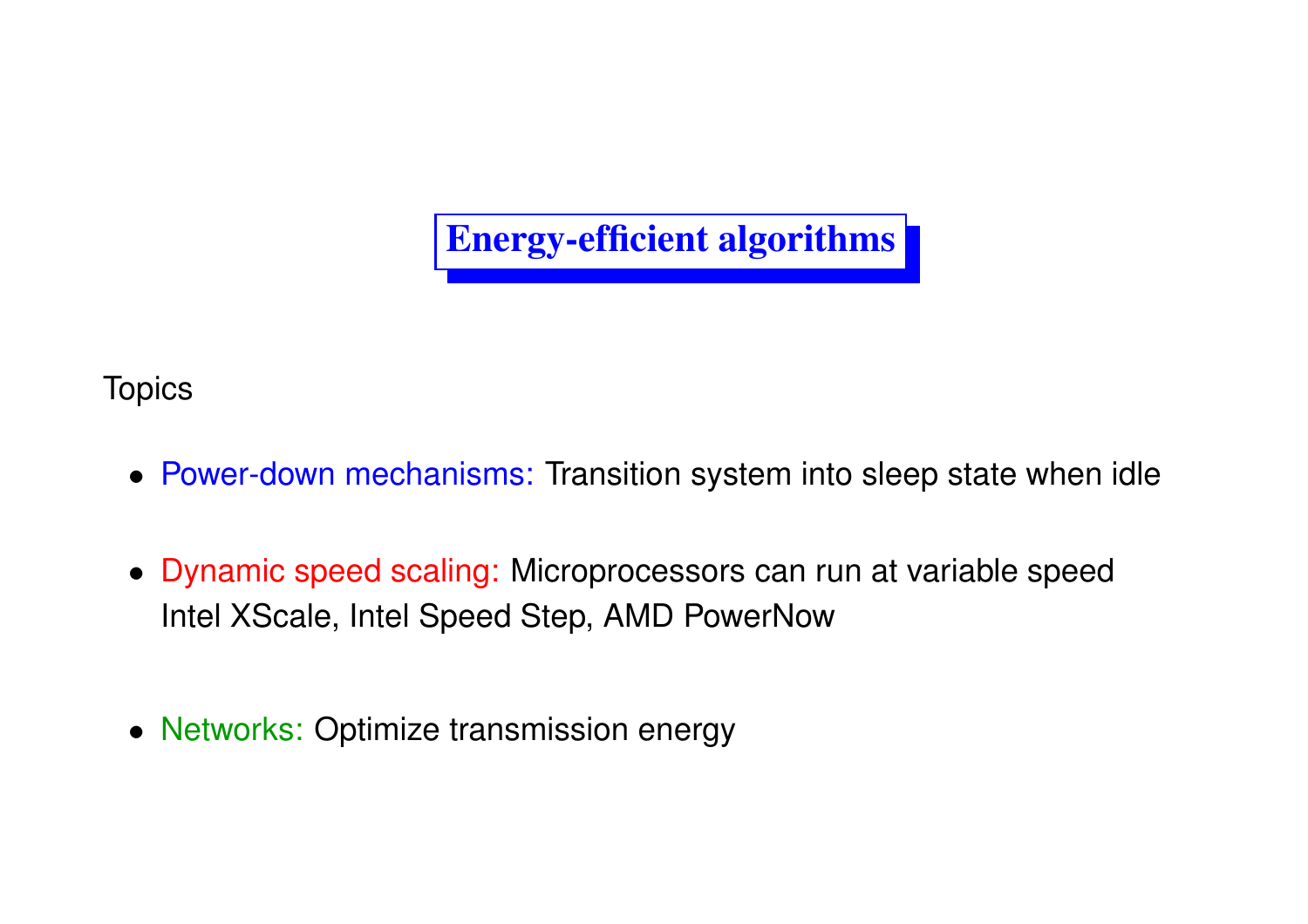#### Power-down strategies

2-state system

- $\bullet\,$  Active state:  $r$  energy units per time unit.
- Sleep state: <sup>0</sup> energy units per time unit.
- Wake-up operation:  $W$  energy units.
- When active period starts, system must be in / moved to active state.

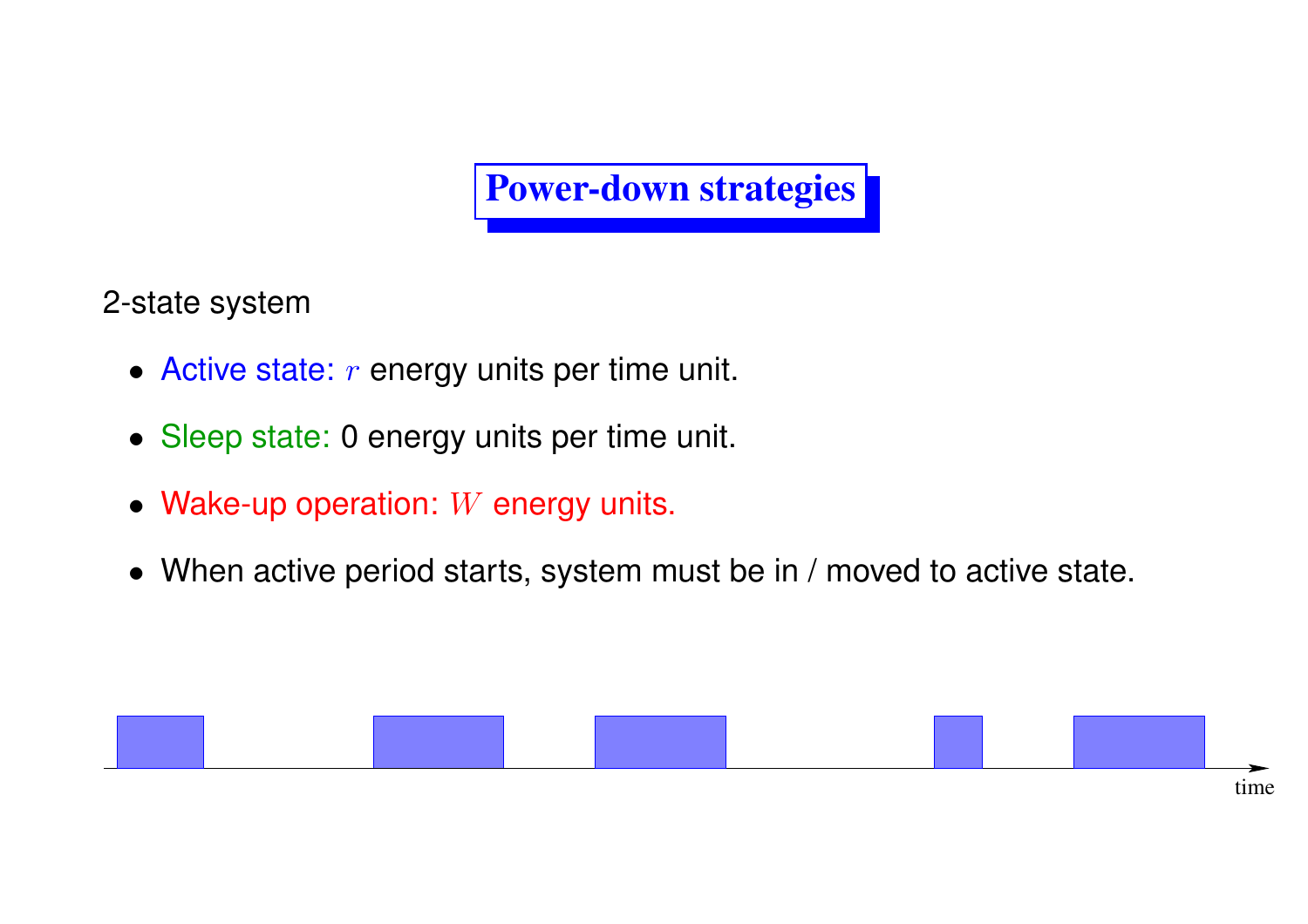#### Right-sizing in data centers

### $m$  heterogeneous servers

active statestandby and sleep states

Demand for computing capacityvaries over time

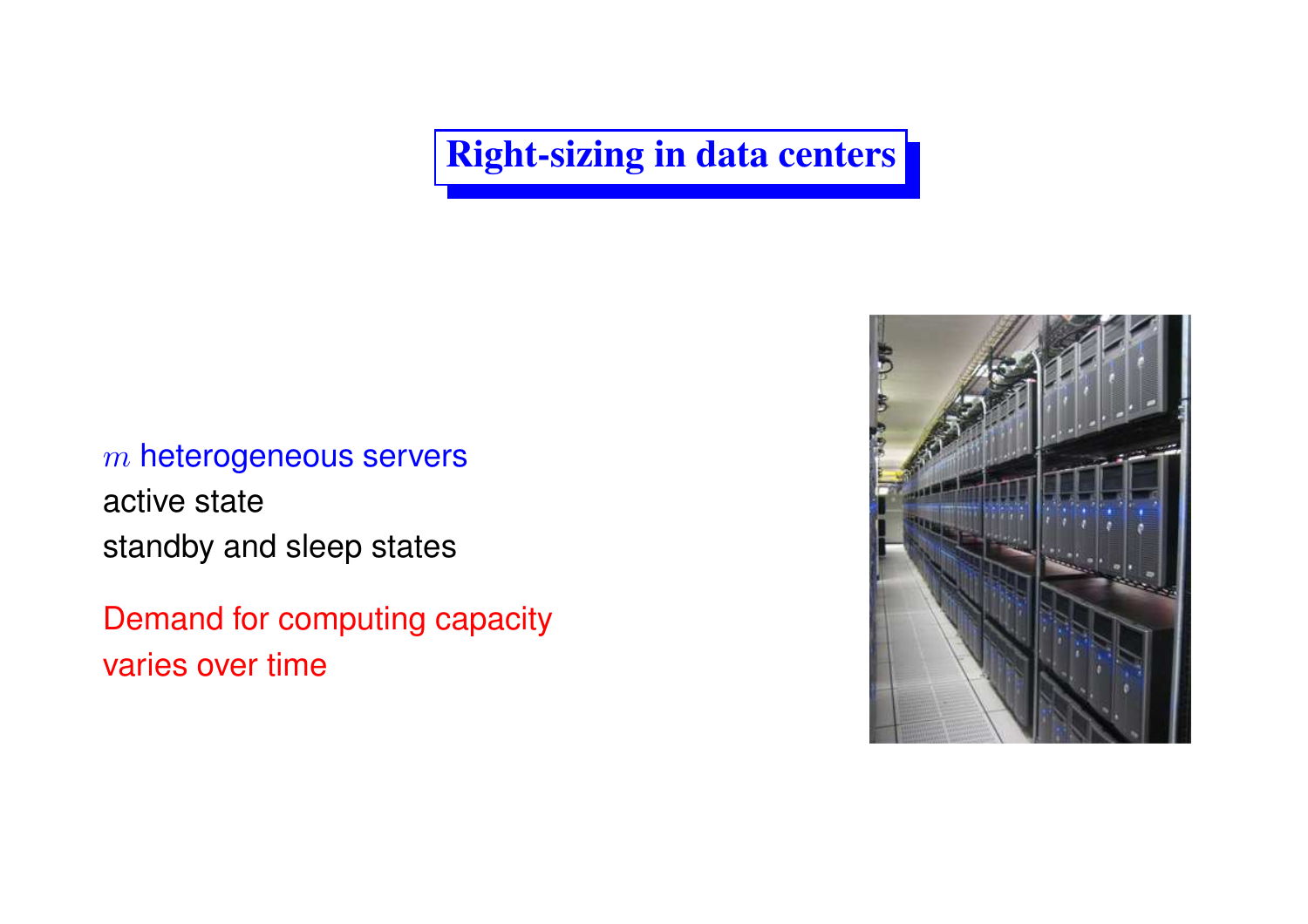Dynamic speed scaling

Variable-speed microprocessorsIntel XScale, Intel Speed Step, AMD PowerNow



The higher the speed, the higherthe energy consumption

Speed  $s$ Power required $P(s) = s^{\alpha} \quad \alpha > 1$  $P(s)$  = general convex function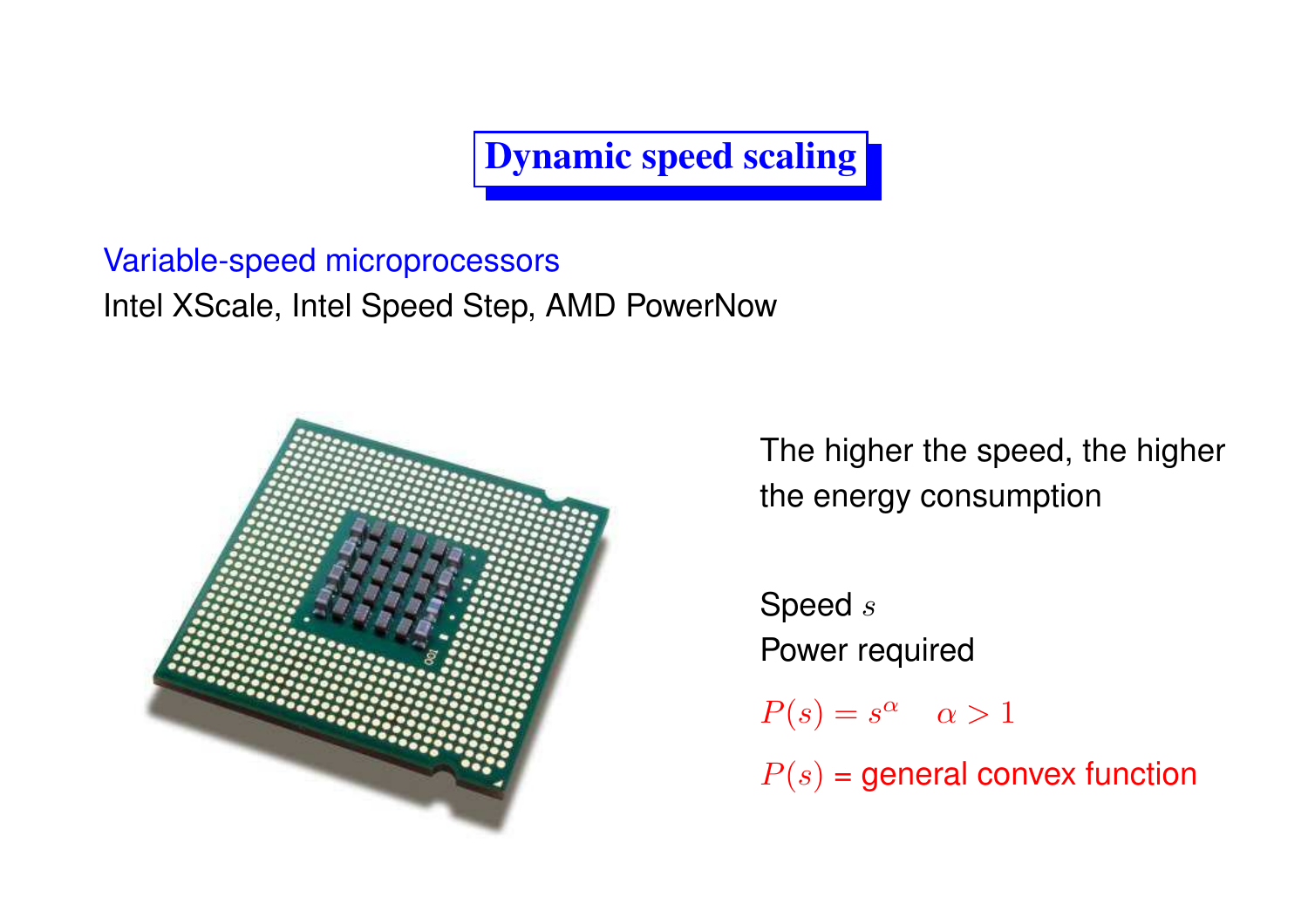

- Speed  $s$  $s$  Power consumption  $P(s) = s^{\alpha}$   $\alpha > 1$
- $\bullet\ \ \sigma=J_1,\ldots,J_n$  $J_i$ :  $a_i$  = arrival time : $\displaystyle{b_i}$  = deadline  $v_i$  = processing volume  $\qquad t=v_i/s$
- Preemption allowed
- Construct feasible schedule minimizing total energy consumption.

Yao, Demers, Shenker FOCS'95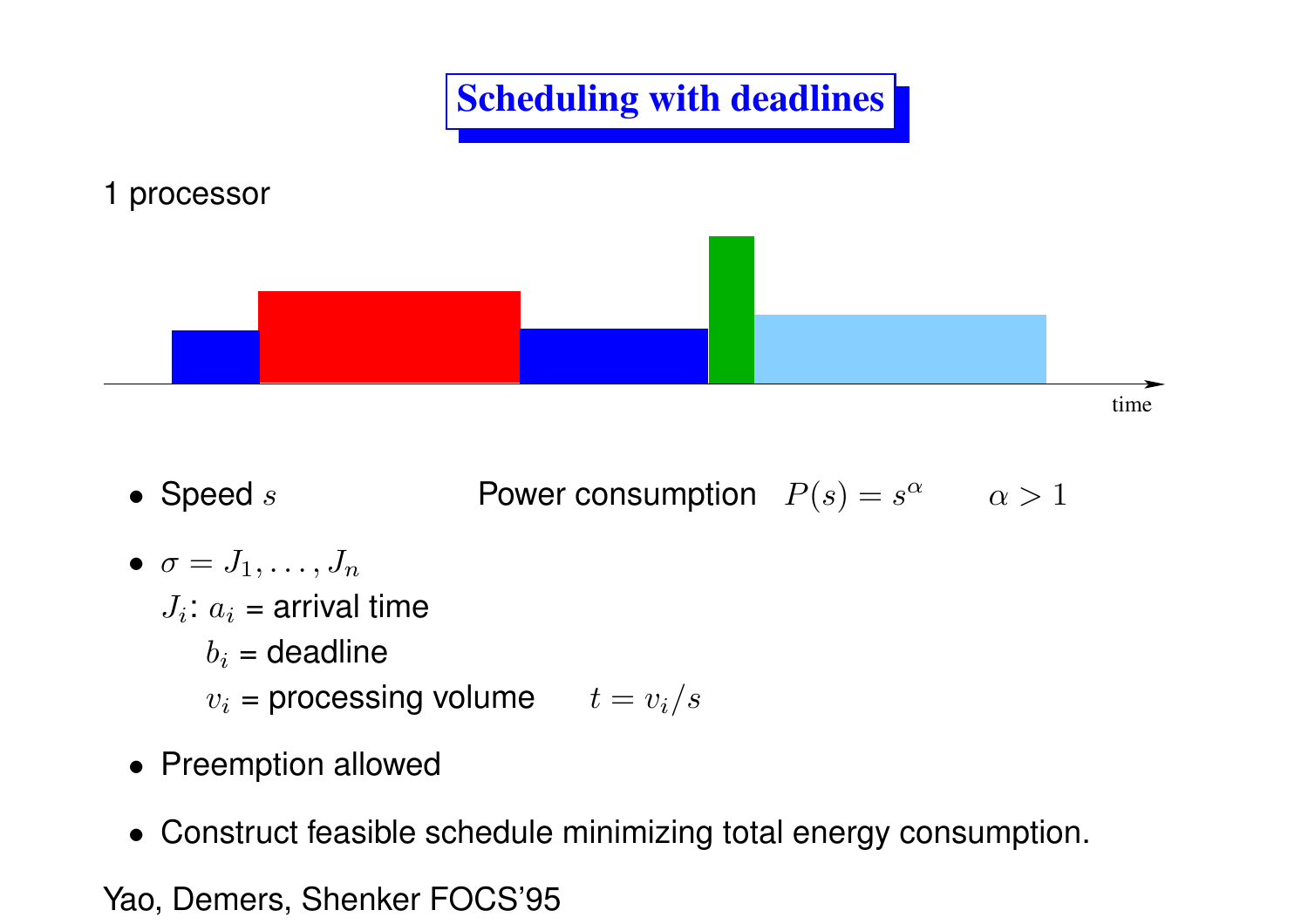# **Data aggregation**

Tree topology

Data (packets) to be sent to sink

Pakets may be <mark>aggregated</mark>

Energy: 1 per sending operation

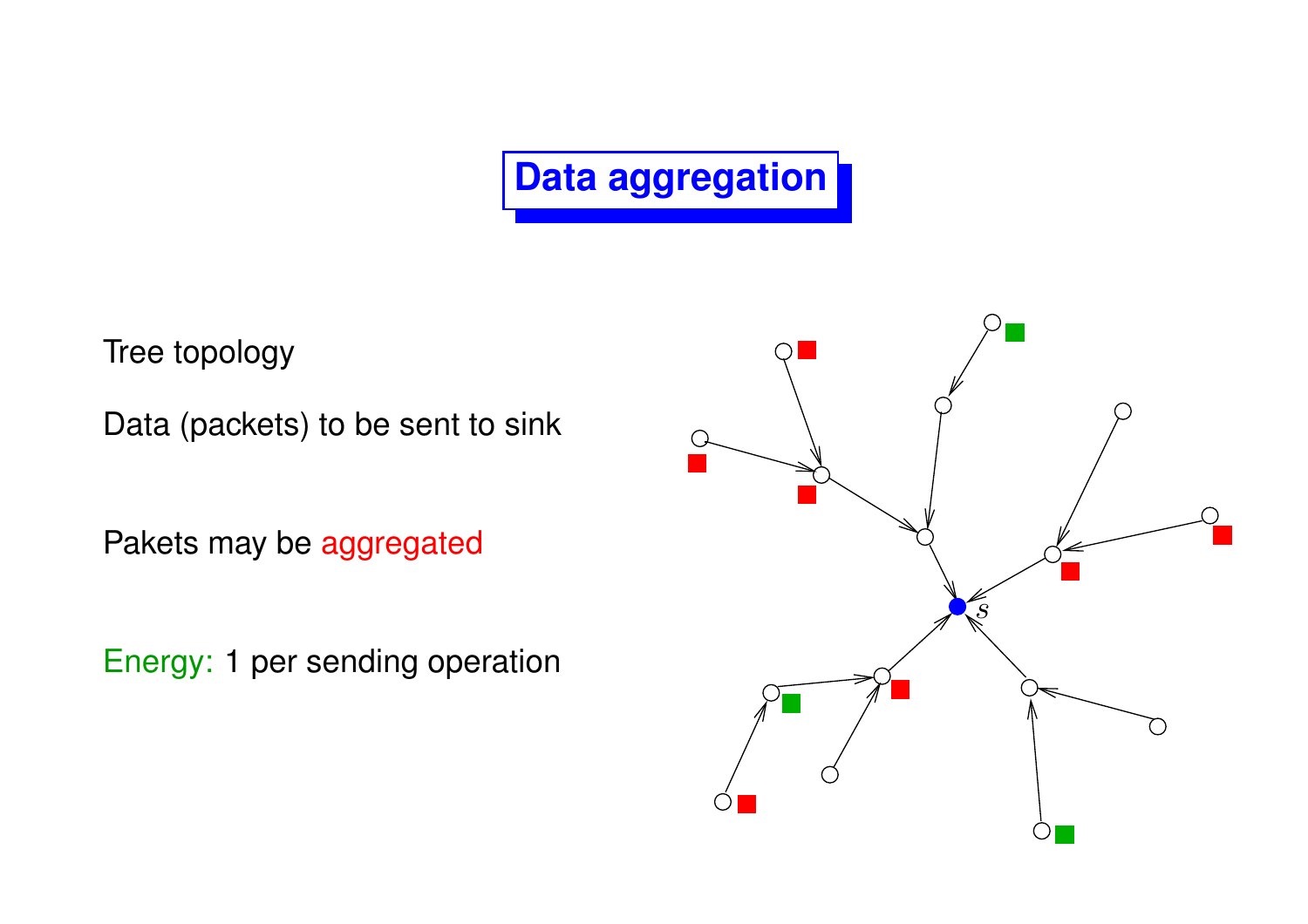

- 1. S. Irani, S.K. Shukla and R.K. Gupta. Online strategies for dynamic powermanagement in systems with multiple power-saving states. ACM Trans. Embedded Comput. Syst. 2(3): 325-346, 2003.
- 2. J. Augustine, S. Irani, and C. Swamy. Optimal power-down strategies. SIAMJ. Comput, 37(5): 1499-1516, 2008.
- 3. M. Lin, A. Wierman, L.L.H. Andrew and E. Thereska. Dynamic right-sizing for power-proportional data centers. IEEE/ACM Trans. Netw., 21(5):1378–1391, 2013.
- 4. S. Albers. On energy conservation in data centers. 2017.
- 5. P. Baptiste. Scheduling unit tasks to minimize the number of idle periods: <sup>A</sup> polynomial time algorithm for offline dynamic power management. Proc. 17thAnnual ACM-SIAM Symposium on Discrete Algorithms, 364-367, 2006.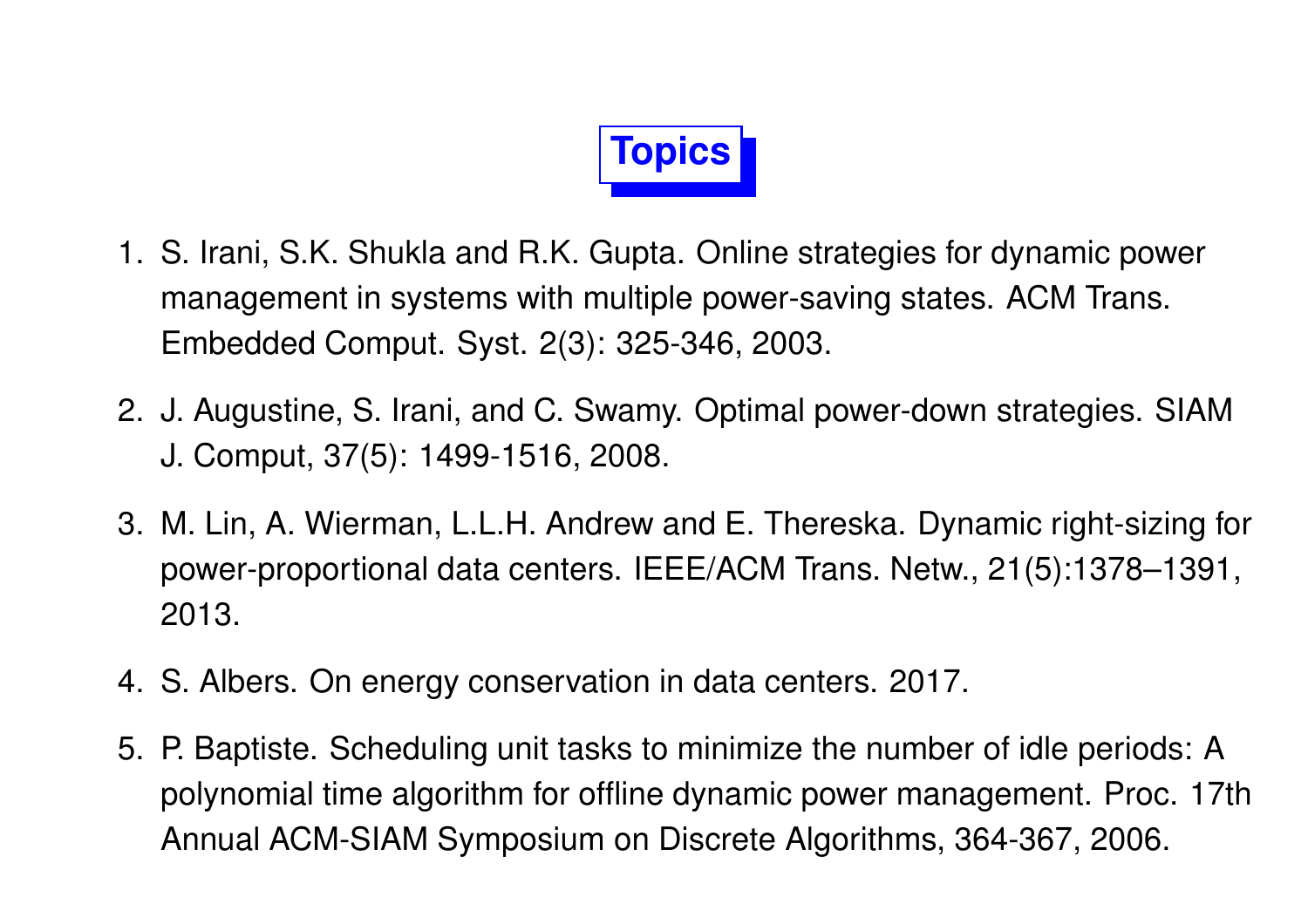

- 6. F. Yao, A. Demers and S. Shenker. A scheduling model for reduced CPUenergy. Proc. 36th Annual Symposium on Foundations of ComputerScience, 374-382, 1995. M. Li, F. F. Yao. An efficient algorithm forcomputing optimal discrete voltage schedules. MFCS 2005: 652-663.
- 7. N. Bansal, D. P. Bunde, H., Kirk Pruhs. Average rate speed scaling. LATIN2008: 240-251.
- 8. N. Bansal, T. Kimbrel and K. Pruhs. Speed scaling to manage energy and temperature. J. ACM 54(1): 2007.
- 9. S. Albers, F. Müller and S. Schmelzer. Speed scaling on parallel processors. Algorithmica 68(2): 404-425, 2014.
- 10. S. Albers, A. Antoniadis, G. Greiner. On multi-processor speed scaling withmigration. J. Comput. Syst. Sci. 81(7): 1194-1209, 2015.